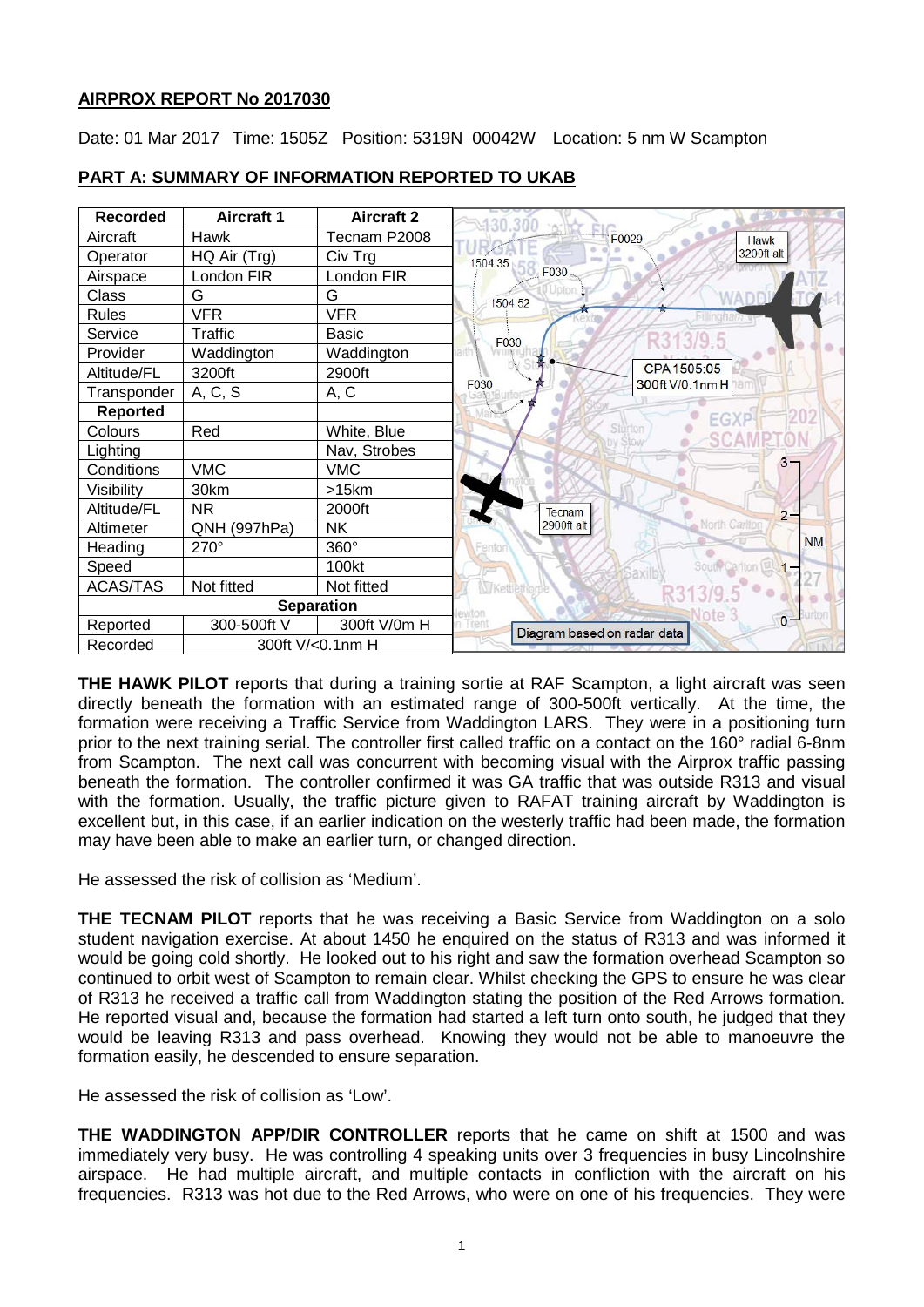due to land at 1500, but the sortie was extended to 1520, this resulted in holding off aircraft wanting to recover to Waddington in high traffic density Class G airspace. While the Hawk formation was inside R313, Traffic Information was passed on multiple tracks routing on the fringe of R313. LARS had an aircraft wanting a Waddington MATZ crossing who was told to remain outside R313, the pilot seemed unsure of his heading and his heading selection seemed erratic; he very briefly infringed R313. He was instructing aircraft on other frequencies when he saw the formation outside R313 close to a Scampton flying club aircraft that was operating 2-3nm outside R313. The formation turned directly towards the other aircraft, so he jumped straight onto the frequency with Traffic Information. The formation leader called visual with the traffic and he informed them that the traffic had been visual with them at all times. He noted that he was working to capacity and the Supervisor was up in the VCR because the visual circuit was also busy and there was a traffic light failure. Fortunately, the previous APP/DIR controller stayed to act in a supervisor role to help with liaison calls. He commented that he should have asked for a DIR, although he was subsequently told there wasn't one available anyway.

He perceived the severity of the incident as 'Medium'.

**THE WADDINGTON SUPERVISOR** reports that he had left the ACR shortly before the incident because he was aware that the ADC was very busy and had an Apache joining, which was unusual for Waddington. When he left the room, the Approach controller was working the Reds in R313 and two other tracks, one of which was returning to the visual circuit; LARS was also manned and fairly busy. He judged the situation to be under control, and so made the decision to go to the VCR to monitor the ADC during what was the busiest period he had seen at Waddington for a long time. Whilst there, the lighting panel gave a warning that indicated that the traffic lights on the RW02 threshold had failed and so he remained there, investigating the failure, calling the airfield electrician and sending a vehicle to implement a road-block to allow aircraft to land. All of which meant that he remained in the VCR for longer than he anticipated. On returning to the ACR, the Airprox had not yet occurred, but it was immediately apparent that the controller was busy. He saw the formation manoeuvring 2-3 nm outside R313 and commented that, in his opinion, the pilot of the aircraft hanging on the edge of R313 whilst it was hot was not displaying particularly good airmanship. He felt that the following factors all contributed to the Airprox: limited manpower at Waddington (there was no qualified controller to allow the App/Dir task to be spilt); the late arrival of visiting aircraft causing the visual circuit to be busier than expected; the traffic light failure leading to unexpected workload and the Supervisor remaining in the VCR; the Red Arrows sortie extending past the planned R313 cold time when Scampton flying club aircraft were airborne; the Red Arrows operating outside R313; and Waddington squadrons failing to notify sortie details to allow for ATC planning of manpower or practice diversions.

### **Factual Background**

The weather at Waddington was recorded as follows:

METAR EGXW 011450Z 23012KT 9999 FEW030 BKN060 09/02 Q0995 BLU NOSIG=

Portions of the tape transcripts between the Waddington Approach Radar controller and the Hawk are below:

| <b>From</b> | To       | <b>Speech Transcription</b>                                                                                                                                                    | <b>Time</b> |
|-------------|----------|--------------------------------------------------------------------------------------------------------------------------------------------------------------------------------|-------------|
| Hawk        | Approach | Waddington [Hawk c/s] go ahead                                                                                                                                                 | 1503.08     |
| Approach    | Hawk     | [Hawk c/s] Waddington there is traffic Scampton one six zero, seven miles<br>manoeuvring  two thousand five hundred feet, has been told to<br>remain clear of three one three. | 1503.10     |
| Hawk        | Approach | ??? [Hawk c/s]                                                                                                                                                                 | 1503.24     |
| Approach    | Hawk     | [Hawk c/s] Waddington                                                                                                                                                          | 1504.52     |
| Hawk        | Approach | Waddington [Hawk c/s] go ahead                                                                                                                                                 | 1504.55     |
| Approach    | Hawk     | [Hawk c/s] traffic your position south one mile tracking north similar altitude                                                                                                | 1504.57     |
| Hawk        | Approach | Err [Hawk c/s] visual                                                                                                                                                          | 1505.02     |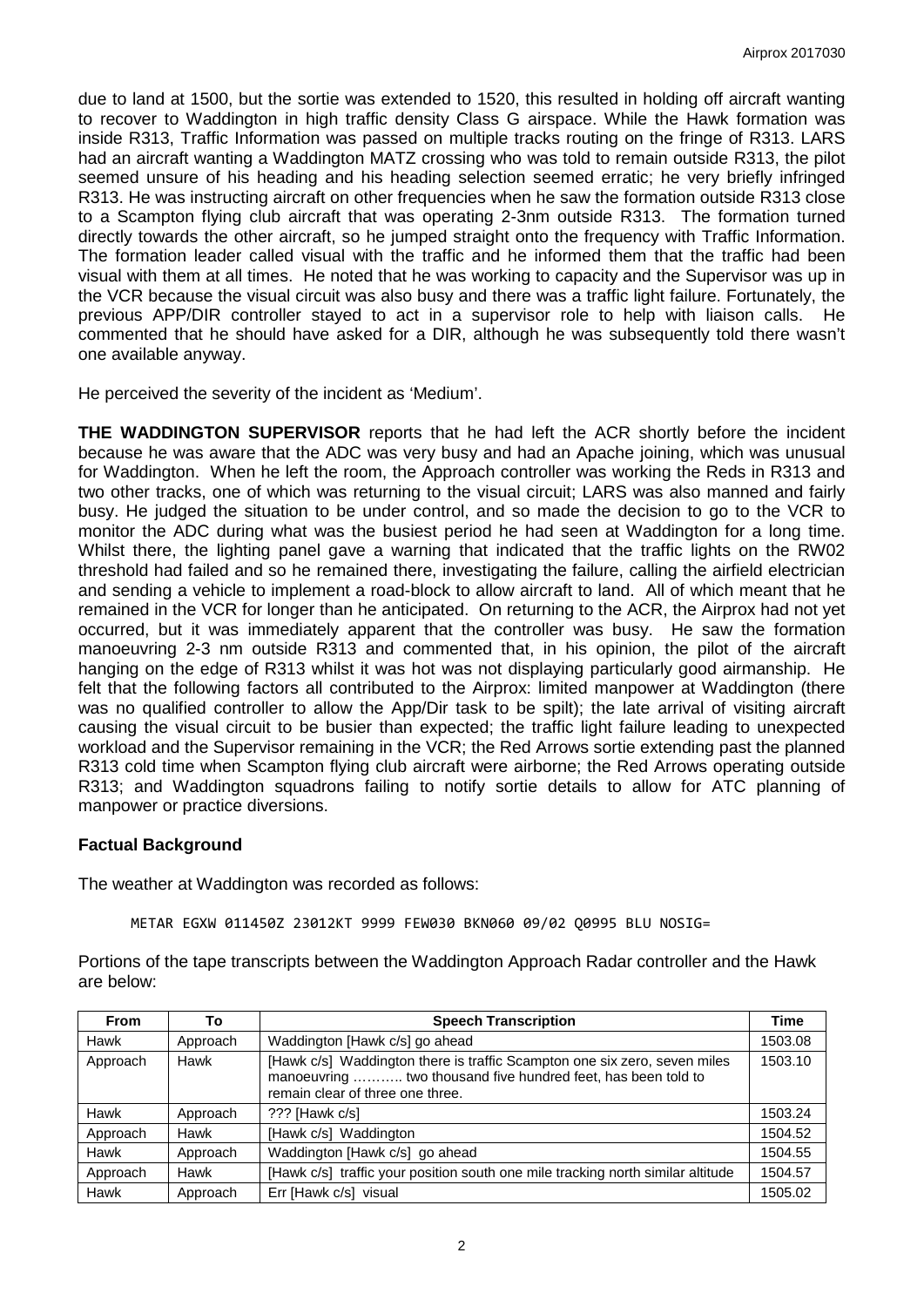| <b>From</b> | To       | <b>Speech Transcription</b>                                                                                       | <b>Time</b> |
|-------------|----------|-------------------------------------------------------------------------------------------------------------------|-------------|
| Hawk        | Approach | Waddington [Hawk c/s] can you confirm that that track was inside or<br>outside of three one three                 | 1505.20     |
| Approach    | Hawk     | [Hawk c/s] that is outside of Romeo three one three                                                               | 1505.25     |
| Hawk        | Approach | Copied                                                                                                            | 1505.28     |
| Approach    | Hawk     | [Hawk c/s] its err waiting to come inbound to Scampton its one of the flying<br>club                              | 1505.30     |
| Hawk        | Approach | Apologies say again for [Hawk c/s]                                                                                | 1505.34     |
| Approach    | Hawk     | [Hawk c/s] err the traffic was visual with you, it's one of the flying club<br>awaiting to come into err Scampton | 1505.36     |
| Hawk        | Approach | Err Waddington can you confirm he was visual with us throughout                                                   | 1505.56     |
| Approach    | Hawk     | [Hawk c/s] Affirm                                                                                                 | 1506.00     |

Portions of the tape transcripts between the Waddington LARS controller and the Tecnam are below:

| <b>From</b> |                    | <b>Speech Transcription</b>                                                                                                              | Time    |
|-------------|--------------------|------------------------------------------------------------------------------------------------------------------------------------------|---------|
| ∟ARS        | <sup>r</sup> ecnam | {Tecnam c/s} traffic twelve o clock two miles, crossing right left ahead, fast<br>moving indicating three hundred feet below, red arrows | 1504.41 |
| Tecnam      | LARS.              | Tecnam c/s} visual                                                                                                                       | 1504.47 |

### **Analysis and Investigation**

## **Military ATM**

Figures 1-3 depict the positions of the Hawk and Tecnam at pertinent times in the lead up to and during the Airprox. The screen shots are taken from a replay of the Claxby radar feed, which is not the feed utilised by Waddington ATC therefore not the picture seen by the controllers involved.

At 15:04:41 (Figure 1), the Waddington LARS controller passed Traffic Information (TI) to the Tecnam on traffic 12 o'clock, 2nm, crossing right to left ahead, fast moving, indicating 300ft below.



Figure 1: Geometry at 15:04:41 (Hawk 7003; Tecnam 3631)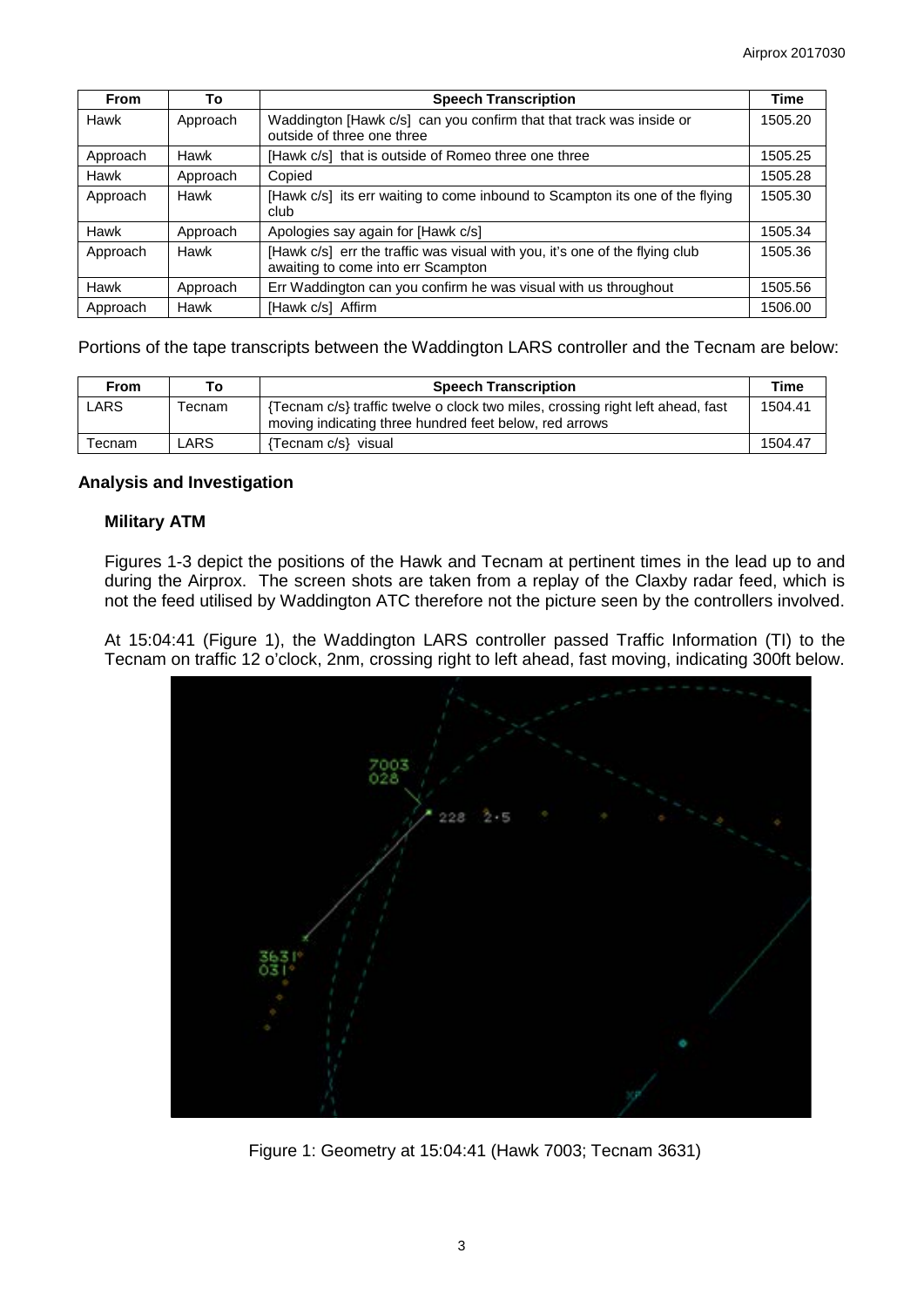At 15:04:57 (Figure 2), the Waddington RA controller passed TI to the Hawk on traffic south, 1nm, tracking north, similar altitude.



Figure 2: Geometry at 15:04:57 (Hawk 7003; Tecnam 3631)

At 15:05:05 (Figure 3), the two aircraft passed at their CPA.



Figure 3: Geometry at 15:05:57 (Hawk 7003; Tecnam 3631)

The Waddington LARS controller, though dealing with an infringement of R313 to the south east and multiple other GA aircraft, noticed that the Hawk was tracking west at high speed and believed there to be risk of collision with the Tecnam, therefore passed TI to the aircraft, who was in fact visual with the Hawk.

The Waddington RA controller, operating band boxed as Director, had high workload, with 3 aircraft, 2 of which were holding for radar approaches at Waddington, on 3 frequencies in high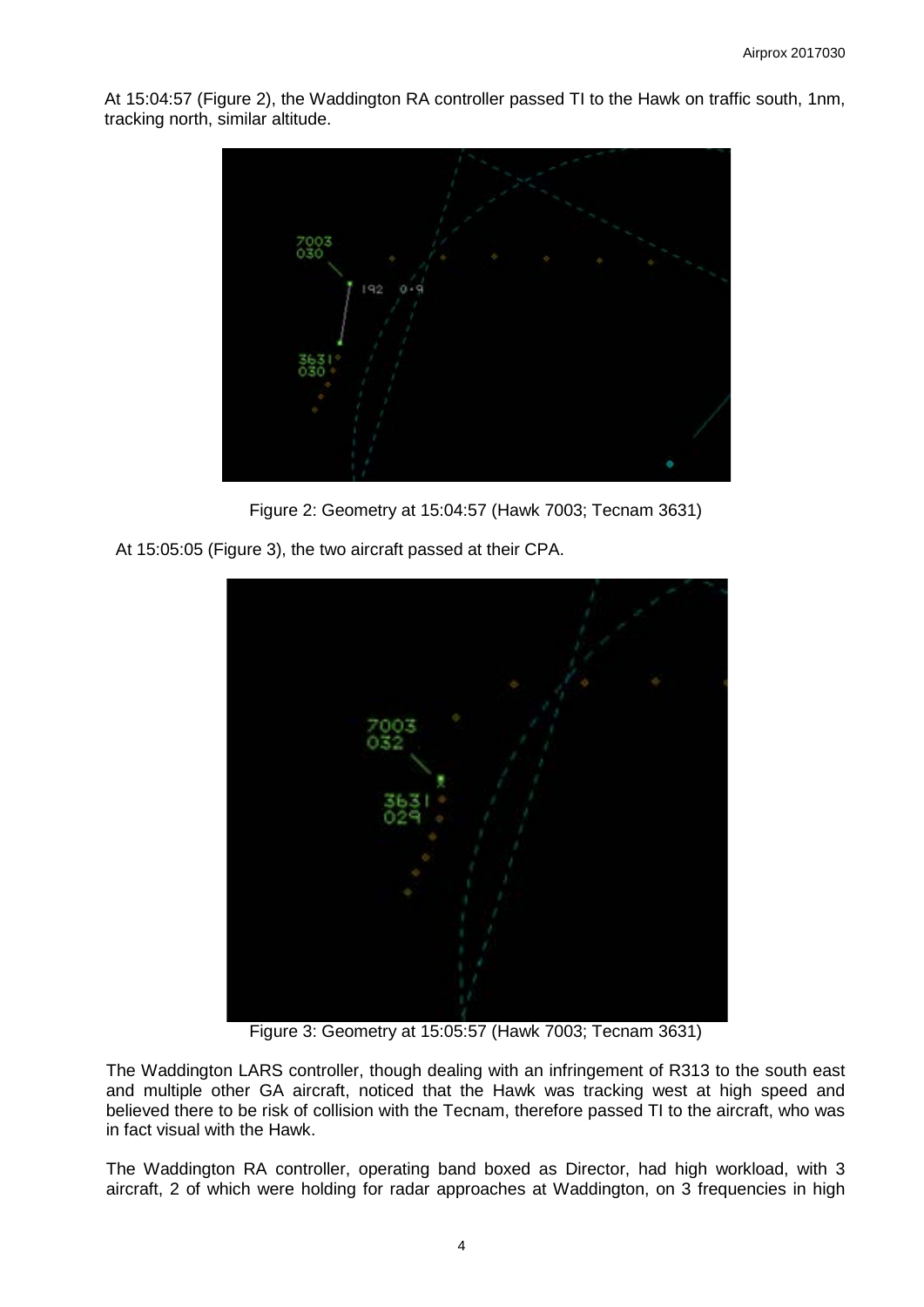traffic density airspace. He had passed TI to the Hawk on traffic to the south east of the operating area and, although aware of the Tecnam holding to the west, had been focussed on an infringement to the south east. By the time the controller noticed the Hawk's track westbound and the proximity of the Tecnam, there was little time to pass TI, therefore the TI coincided with the Hawk visually acquiring the traffic.

The visual circuit at Waddington was reportedly full for the first time in over 2 years, in combination with an airfield lighting failure, hence the Supervisor had appropriately positioned in the VCR to provide assistance there. An off-going controller had remained in the ACR to assist the RA and LARS controllers with admin tasks; however, there was insufficient manpower to split out the RA and Director positions. This inability for the RA to offload the Dir task contributed to their poor division of attention, and the lack of timely TI that would have given the Hawk the Situational Awareness to choose to operate away from the holding Tecnam.

### **UKAB Secretariat**

The Hawk and Tecnam pilots shared an equal responsibility for collision avoidance and not to operate in such proximity to other aircraft as to create a collision hazard<sup>[1](#page-4-0)</sup>. If the incident geometry is considered as converging then the Tecnam pilot was required to give way to the Hawk<sup>[2](#page-4-1)</sup>. If the incident geometry is considered as head-on or nearly so then both pilots were required to turn to the right $^3$  $^3$ .

### **Comments**

## **The Tecnam Operating Authority**

The pilot was outside the confines of R313 and receiving a Basic Service from Waddington. He was also visual with the display. However, in a slow training aircraft his manoeuvrability was much less than that of a Hawk.

### **HQ Air Command**

This Airprox took place in class G airspace during what was clearly a busy time for Waddington ATC. Whilst manoeuvring the Hawk formation within R313, the formation leader had developed a mental air picture of traffic outside R313 to the S and SE by 2-3 nm based on the Traffic Service provided by Waddington ATC. As the formation were in the NW corner of R313 and therefore, as he believed, well away from the traffic, the formation leader elected to carry out a positioning turn which took the formation outside of R313 to the west. As the formation made this turn they visually acquired the light aircraft at the same time as it was reported by Waddington ATC. Until then, the formation leader was unaware of the aircraft's close proximity based on previous traffic calls and his mental model of the air picture. He was also not aware of the workload on Waddington ATC before the Airprox happened. Fortunately in this case the barrier of see and avoid was adequate as the Tecnam had visually acquired the formation and had descended to ensure separation.

### **Summary**

 $\overline{\phantom{a}}$ 

An Airprox was reported when a Hawk and a Tecnam flew into proximity at 1505 on 1<sup>st</sup> March 2017. Both pilots were operating under VFR in VMC, the Hawk pilot in receipt of a Traffic Service from Waddington and the Tecnam pilot in receipt of a Basic Service also from Waddington.

<span id="page-4-0"></span><sup>1</sup> SERA.3205 Proximity.

<span id="page-4-1"></span><sup>2</sup> SERA.3210 Right-of-way (c)(2) Converging.

<span id="page-4-2"></span><sup>3</sup> SERA.3210 Right-of-way (c)(1) Approaching head-on.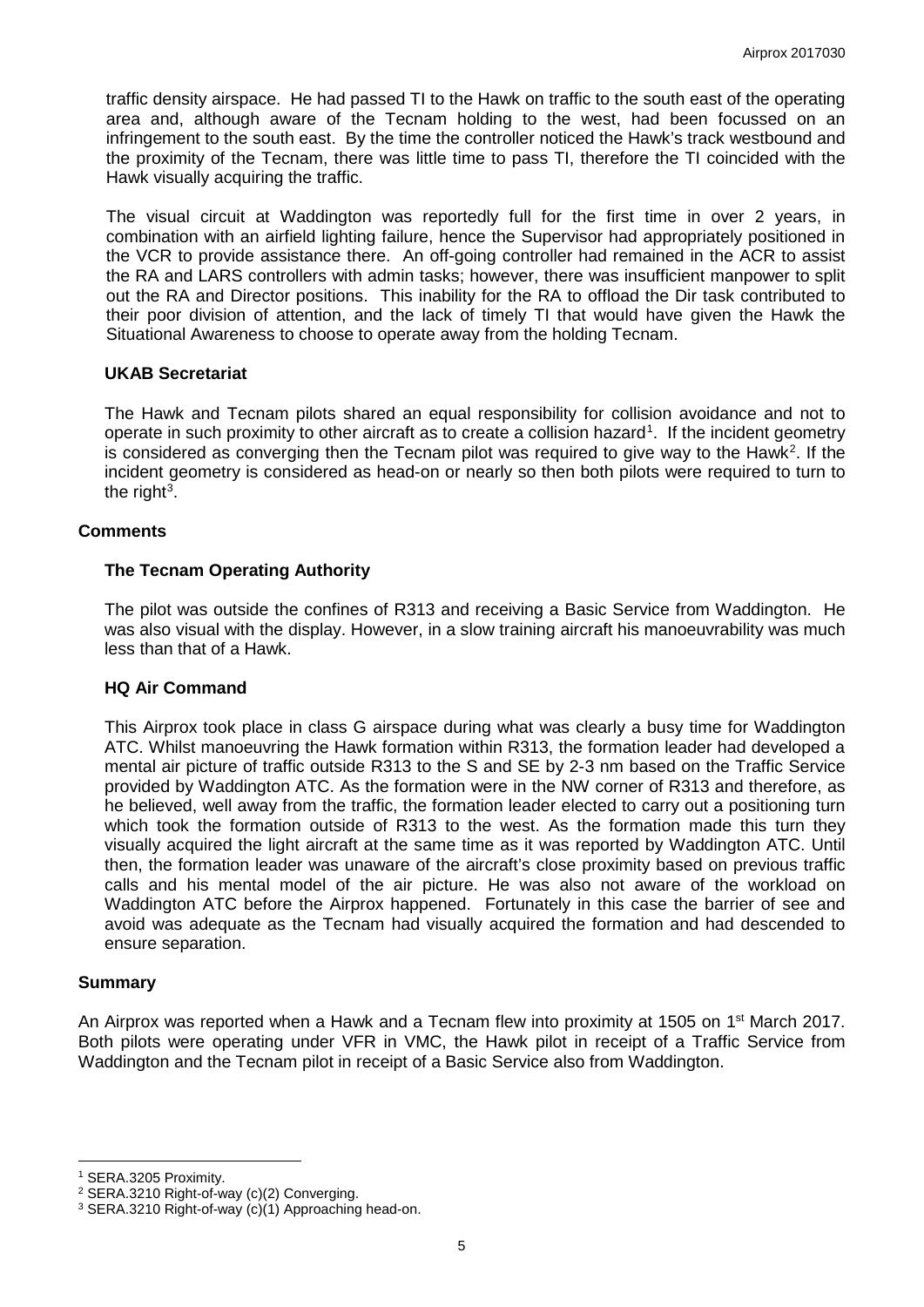## **PART B: SUMMARY OF THE BOARD'S DISCUSSIONS**

Information available consisted of reports from the pilots of both aircraft, transcripts of the relevant RT frequencies, radar photographs/video recordings, reports from the air traffic controllers involved and reports from the appropriate ATC and operating authorities.

The Board first looked at the actions of the Hawk pilot. They were told that he was leading five Hawks who were practising their display in their constituent elements. Some members wondered whether it was usual and prudent for them to fly outside the protected confines of R313 in what was a relatively non-manoeuvrable formation. The military members commented that although later in the season when the display was more practised this wouldn't happen, at this stage they were still in the early stages of finalising the display and so positioning turns that took the formation outside R313 were sometimes required. Although they were perfectly entitled to exit R313 for re-positioning, some members wondered whether this had surprised both the Tecnam pilot and the controller, both of whom might have expected the Hawks to remain within. The Board noted that the Hawks were receiving a Traffic Service from Waddington, and that the pilot had described having a mental model of the air picture outside R313 which led him to believe that there was nothing to affect them to the west. The Board thought this was reasonable, and that cockpit workload in formation displaying would have meant that he was highly reliant upon ATC to call traffic to them; that ATC had not mentioned the traffic to the West meant that he had no situational awareness of it as he exited R313. Recognising that he would have had many factors at play in positioning the formation, that said, once steady on a westerly heading outside the protected confines of R313, look-out was once again a priority and some members wondered if he had conducted a robust scan to the south prior to turning; the Tecnam was there to be seen before he turned towards, and ultimately over the top, of it.

Looking next at the actions of the Tecnam pilot, the Board thought that he was placed in a very difficult situation that he had handled well. He was on a solo-student nav-ex and was expecting to be able to return to Scampton at 1500hrs after the Red arrows had landed. On his arrival in the vicinity, he was told that R313 remained hot and that he would need to hold off. The Board disagreed with the ATC Supervisors comment that in his opinion he had demonstrated a lack of airmanship in holding where he did: he was talking to Waddington on the RT, waiting to return to Scampton, and members commented that he was perfectly entitled to hold near to, but still outside R313. Although only on a Basic Service, Waddington LARS did give him Traffic Information, and holding where he was, he could see the Hawks clearly. He was likely surprised to see them exit R313, and even more surprised when they unexpectedly turned towards him but, having seen them turn, he took appropriate action by descending to avoid a fast-moving and unpredictable formation approaching him head-on.

The Board then discussed the part that ATC had played. The LARS controller was providing a Basic Service to the Tecnam and was also dealing with another pilot (who eventually infringed R313) and who was taking time and attention to deal with. Nevertheless, the controller identified that there was a potential conflict between the Tecnam and the Hawks, and gave the Tecnam pilot essential Traffic Information for which he was commended by the Board. For his part, the App/Dir controller was extremely busy. Noting that he was working 3 band-boxed frequencies in busy airspace without the option to split the task, the Board acknowledged that his workload was high. Nevertheless, controller members opined that he had allowed himself to become distracted by the infringement traffic (which was being controlled by another controller), and which, in any event, was to the south of R313, away from the Hawks. The Board heard that he had passed Traffic Information to the Hawks on this traffic, prior to it entering R313 but, ultimately, by not providing Traffic Information on the Tecnam, he had deprived the Hawk pilot of the knowledge that there was also traffic to affect to the west.

The Board noted that the Supervisor had only arrived in the ACR just prior to the incident and some members thought that had he been in the ACR throughout he might have been able to deal with the infringing aircraft to the south thus allowing the App controller to concentrate on the task in hand. That said, it was noted that the off-going App controller did remain in the ACR to try and help the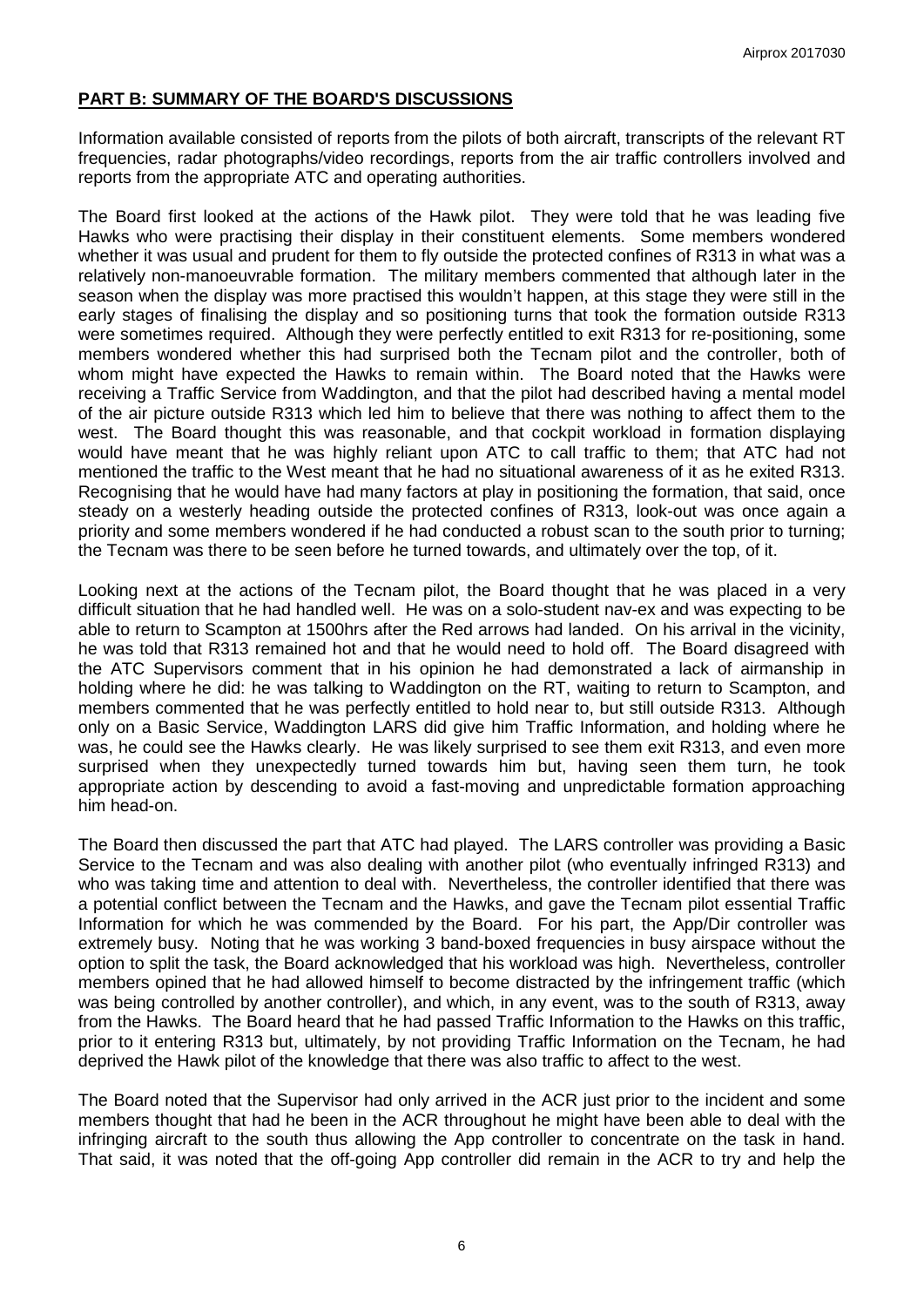controllers, and the Board commended him for this. They noted that in previous Airprox<sup>[4](#page-6-0)</sup> they had recommended that the RAF consider whether there was a case for both VCR and ACR supervisors in order to negate the problem of Supervisors needing to be in two places at once. They were informed by RAF military members that SATCOs are empowered to position a suitably qualified controller in the VCR to act as a 'visual supervisor' during busy periods, but that there was no additional manpower available to do this. Given that on this occasion Waddington did not have the resources available even to man the DIR position, the Board felt that the reality was that there was little chance of a simultaneous VCR and ACR supervisory presence.

The Board then debated the cause and risk of the Airprox. Some members thought that because they were in Class G airspace and had turned towards the Tecnam, the Hawks had effectively flown into conflict. Others reasoned that this was unfair given that they didn't know the Tecnam was there until the last moment, and therefore this was best described as simply a conflict in Class G airspace. Eventually, the Chairman put it to a vote and, by a clear majority, the latter view prevailed and so the Board determined that this had been a conflict in Class G airspace resolved by the Tecnam pilot. They quickly agreed that there were two contributory factors in that there had been late Traffic Information to the Hawk pilots and that the controller had been distracted by 3 band-boxed frequencies and other traffic. In assessing the risk, the Board agreed that because the Tecnam pilot was visual with the Hawks throughout, although safety had been degraded, there had been no risk of collision: Risk Category C.

# **PART C: ASSESSMENT OF CAUSE AND RISK**

Cause: A conflict in Class G resolved by the Tecnam pilot.

Contributory Factors: 1. Late Traffic Information from the Waddington controller to the Hawk pilots.

2. The controller was distracted by 3 band-boxed frequencies and other traffic.

Degree of Risk: C.

### Safety Barrier Assessment<sup>[5](#page-6-1)</sup>

In assessing the effectiveness of the safety barriers associated with this incident, the Board concluded that the key factors had been that:

**ATC Strategic Management & Planning** was assessed as **partially effective** because the App controller was band-boxed and not able to split the tasking (thereby increasing his workload) and the off-going controller had felt it necessary to remain in the ACR to assist.

**ATC Conflict Detection and Resolution** was assessed as **partially effective** because the App controller did not pass timely TI to the Hawks but the LARS controller was able to pass TI to the Tecnam pilot.

**Flight Crew Situational Awareness** was assessed as **partially effective** because the Hawks were not aware of the Tecnam but the Tecnam pilot was aware of the Hawks.

**Onboard Warning/Collision Avoidance System** was assessed as **inapplicable** because neither aircraft had a CWS.

 $\overline{\phantom{a}}$ <sup>4</sup> Airprox 2015093

<span id="page-6-1"></span><span id="page-6-0"></span><sup>5</sup> The UK Airprox Board scheme for assessing the Availability, Functionality and Effectiveness of safety barriers can be found on the [UKAB Website.](http://www.airproxboard.org.uk/Learn-more/Airprox-Barrier-Assessment/)